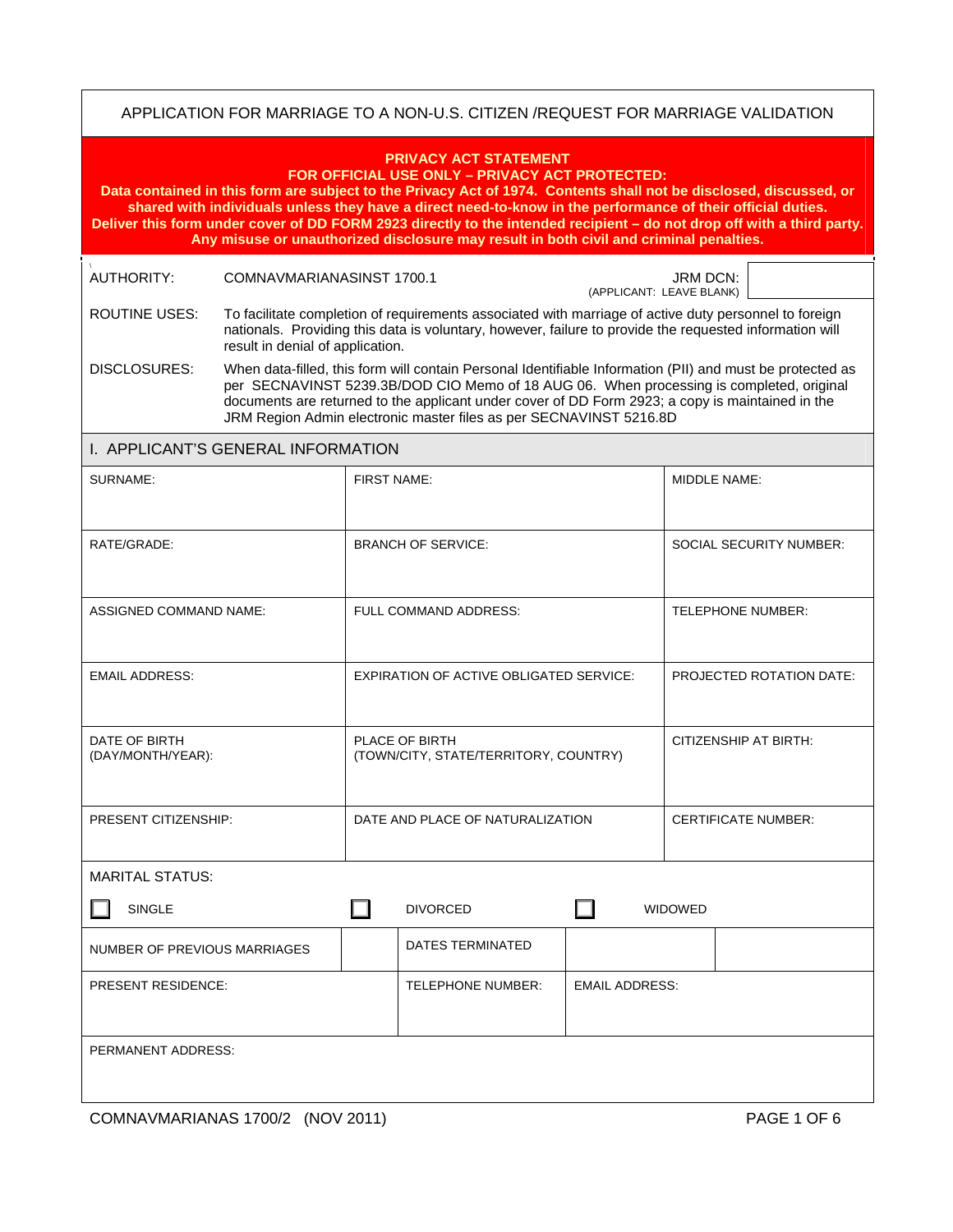| <b>PRIVACY ACT STATEMENT</b><br>FOR OFFICIAL USE ONLY – PRIVACY ACT PROTECTED:                                                                                                                                                                                                                                                                                                                                                                                                                                                                                                                                                                                                                                                                                                                                                                                                     |                                                                                                                                                                                     |                                                                       |                  |  |                                                                  |               |             |
|------------------------------------------------------------------------------------------------------------------------------------------------------------------------------------------------------------------------------------------------------------------------------------------------------------------------------------------------------------------------------------------------------------------------------------------------------------------------------------------------------------------------------------------------------------------------------------------------------------------------------------------------------------------------------------------------------------------------------------------------------------------------------------------------------------------------------------------------------------------------------------|-------------------------------------------------------------------------------------------------------------------------------------------------------------------------------------|-----------------------------------------------------------------------|------------------|--|------------------------------------------------------------------|---------------|-------------|
| <b>FAMILY MEMBERS</b>                                                                                                                                                                                                                                                                                                                                                                                                                                                                                                                                                                                                                                                                                                                                                                                                                                                              |                                                                                                                                                                                     |                                                                       |                  |  |                                                                  |               |             |
| NAME:                                                                                                                                                                                                                                                                                                                                                                                                                                                                                                                                                                                                                                                                                                                                                                                                                                                                              |                                                                                                                                                                                     | AGE:                                                                  |                  |  |                                                                  | RELATIONSHIP: |             |
|                                                                                                                                                                                                                                                                                                                                                                                                                                                                                                                                                                                                                                                                                                                                                                                                                                                                                    |                                                                                                                                                                                     |                                                                       |                  |  |                                                                  |               |             |
|                                                                                                                                                                                                                                                                                                                                                                                                                                                                                                                                                                                                                                                                                                                                                                                                                                                                                    |                                                                                                                                                                                     |                                                                       |                  |  |                                                                  |               |             |
|                                                                                                                                                                                                                                                                                                                                                                                                                                                                                                                                                                                                                                                                                                                                                                                                                                                                                    |                                                                                                                                                                                     |                                                                       |                  |  |                                                                  |               |             |
|                                                                                                                                                                                                                                                                                                                                                                                                                                                                                                                                                                                                                                                                                                                                                                                                                                                                                    |                                                                                                                                                                                     |                                                                       |                  |  |                                                                  |               |             |
|                                                                                                                                                                                                                                                                                                                                                                                                                                                                                                                                                                                                                                                                                                                                                                                                                                                                                    |                                                                                                                                                                                     |                                                                       |                  |  |                                                                  |               |             |
|                                                                                                                                                                                                                                                                                                                                                                                                                                                                                                                                                                                                                                                                                                                                                                                                                                                                                    |                                                                                                                                                                                     |                                                                       |                  |  |                                                                  |               |             |
|                                                                                                                                                                                                                                                                                                                                                                                                                                                                                                                                                                                                                                                                                                                                                                                                                                                                                    |                                                                                                                                                                                     |                                                                       |                  |  |                                                                  |               |             |
|                                                                                                                                                                                                                                                                                                                                                                                                                                                                                                                                                                                                                                                                                                                                                                                                                                                                                    |                                                                                                                                                                                     |                                                                       |                  |  |                                                                  |               |             |
|                                                                                                                                                                                                                                                                                                                                                                                                                                                                                                                                                                                                                                                                                                                                                                                                                                                                                    | <b>COUNTRY IN WHICH REQUESTING MARRIAGE:</b>                                                                                                                                        |                                                                       |                  |  |                                                                  |               |             |
| ATTACHED SUPPLEMENTAL DATA IN SUPPORT OF APPLICATION (CHECK AS APPLICABLE):                                                                                                                                                                                                                                                                                                                                                                                                                                                                                                                                                                                                                                                                                                                                                                                                        |                                                                                                                                                                                     |                                                                       |                  |  |                                                                  |               |             |
|                                                                                                                                                                                                                                                                                                                                                                                                                                                                                                                                                                                                                                                                                                                                                                                                                                                                                    | COMNAVMARIANAS 1700/1 - AFFIDAVIT IN SUPPORT<br>CERTIFICATE OF COMPLETED<br>WITH THE UNITED STATES ARMED FORCES<br>MARRIAGE/BACKGROUND INVESTIGATION OF<br>PROSPECTIVE ALIEN SPOUSE |                                                                       |                  |  |                                                                  |               |             |
|                                                                                                                                                                                                                                                                                                                                                                                                                                                                                                                                                                                                                                                                                                                                                                                                                                                                                    | APPLICANT'S CERTIFICATE OF MEDICAL<br><b>EXAMINATION</b>                                                                                                                            | BIRTH / BAPTISMAL CERTIFICATES FOR PROSPECTIVE<br><b>ALIEN SPOUSE</b> |                  |  |                                                                  |               |             |
|                                                                                                                                                                                                                                                                                                                                                                                                                                                                                                                                                                                                                                                                                                                                                                                                                                                                                    | EVIDENCE OF TERMINATION OF ALL PREVIOUS<br>MARRIAGES (PROSPECTIVE ALIEN SPOUSE)                                                                                                     |                                                                       |                  |  | EVIDENCE OF TERMINATION OF ALL PREVIOUS<br>MARRIAGES (APPLICANT) |               |             |
|                                                                                                                                                                                                                                                                                                                                                                                                                                                                                                                                                                                                                                                                                                                                                                                                                                                                                    | ADDITIONAL DOCUMENTATION (SPECIFY BELOW):                                                                                                                                           |                                                                       |                  |  |                                                                  |               |             |
|                                                                                                                                                                                                                                                                                                                                                                                                                                                                                                                                                                                                                                                                                                                                                                                                                                                                                    |                                                                                                                                                                                     |                                                                       |                  |  |                                                                  |               |             |
| APPLICANT'S CERTIFICATION                                                                                                                                                                                                                                                                                                                                                                                                                                                                                                                                                                                                                                                                                                                                                                                                                                                          |                                                                                                                                                                                     |                                                                       |                  |  |                                                                  |               |             |
| I certify that I have been adequately counseled by a Legal Officer and that I understand the provisions and restrictions<br>of the Immigration and Naturalization Act of 1952, as amended, concerning entry into the United States. I<br>investigated the conditions that must be satisfied for my prospective alien spouse and children, if applicable, to gain<br>entry into the United States for permanent residence. I understand final determination as to the eligibility for entry of<br>my prospective alien spouse into the United States is not determined until application for Visa is made, and further,<br>the U.S. Navy does not make this determination. I understand that, should authority to marry be granted, the U.S.<br>Navy is in no way obligated to transport my spouse and family members to the U.S., except as provided for in current<br>directives. |                                                                                                                                                                                     |                                                                       |                  |  |                                                                  |               |             |
|                                                                                                                                                                                                                                                                                                                                                                                                                                                                                                                                                                                                                                                                                                                                                                                                                                                                                    | APPLICANT'S PRINTED NAME                                                                                                                                                            |                                                                       | <b>SIGNATURE</b> |  |                                                                  | DATE          |             |
| LEGAL OFFICER'S PRINTED NAME & COMMAND                                                                                                                                                                                                                                                                                                                                                                                                                                                                                                                                                                                                                                                                                                                                                                                                                                             |                                                                                                                                                                                     |                                                                       | SIGNATURE        |  |                                                                  |               | <b>DATE</b> |

COMNAVMARIANAS 1700/2 (NOV 2011) PAGE 2 OF 6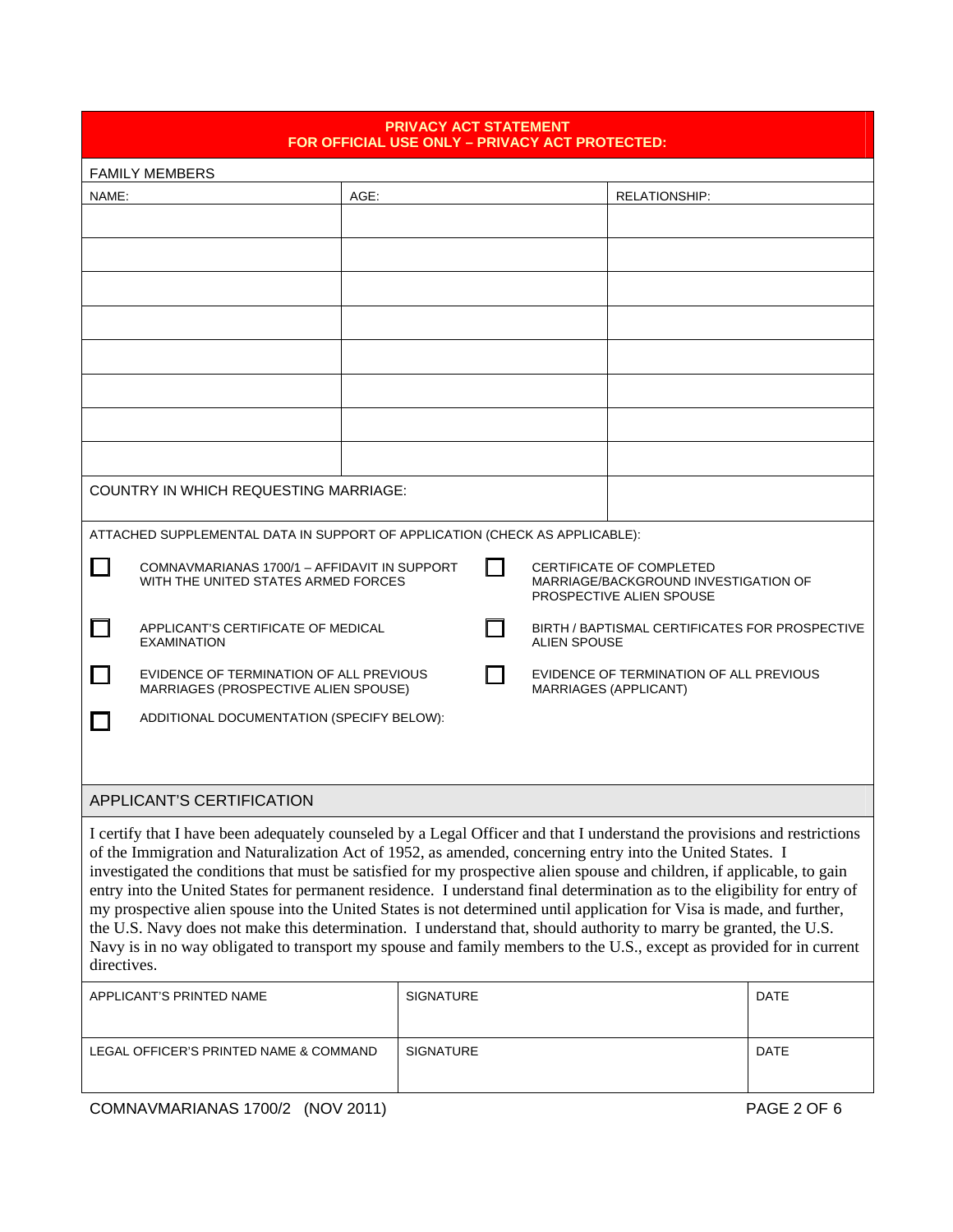| <b>PRIVACY ACT STATEMENT</b><br>FOR OFFICIAL USE ONLY - PRIVACY ACT PROTECTED: |                                  |                                  |                         |                                       |               |         |                            |
|--------------------------------------------------------------------------------|----------------------------------|----------------------------------|-------------------------|---------------------------------------|---------------|---------|----------------------------|
| II. PROSPECTIVE ALIEN SPOUSE'S PERSONAL HISTORY STATEMENT:                     |                                  |                                  |                         |                                       |               |         |                            |
| SURNAME:                                                                       |                                  | <b>FIRST NAME:</b>               |                         |                                       |               |         | MIDDLE NAME:               |
| DATE OF BIRTH<br>(DAY/MONTH/YEAR):                                             |                                  |                                  | PLACE OF BIRTH          | (TOWN/CITY, STATE/TERRITORY, COUNTRY) |               |         | CITIZENSHIP AT BIRTH:      |
| PRESENT CITIZENSHIP:                                                           | DATE AND PLACE OF NATURALIZATION |                                  |                         |                                       |               |         | <b>CERTIFICATE NUMBER:</b> |
| ALIAS, NICKNAME, AND/OR MAIDEN NAME:                                           |                                  |                                  |                         |                                       |               |         |                            |
| PRESENT ADDRESS:<br>PERMANENT ADDRESS:                                         |                                  |                                  |                         |                                       |               |         |                            |
| <b>MARITAL STATUS:</b>                                                         |                                  |                                  |                         |                                       |               |         |                            |
| SINGLE                                                                         |                                  | l I                              | <b>DIVORCED</b>         |                                       | H             | WIDOWED |                            |
| NUMBER OF PREVIOUS MARRIAGES                                                   |                                  |                                  | <b>DATES TERMINATED</b> |                                       |               |         |                            |
| <b>FAMILY MEMBERS:</b>                                                         |                                  |                                  |                         |                                       |               |         |                            |
| NAME:                                                                          |                                  |                                  | AGE:                    |                                       | RELATIONSHIP: |         |                            |
|                                                                                |                                  |                                  |                         |                                       |               |         |                            |
|                                                                                |                                  |                                  |                         |                                       |               |         |                            |
|                                                                                |                                  |                                  |                         |                                       |               |         |                            |
|                                                                                |                                  |                                  |                         |                                       |               |         |                            |
| <b>OVERSEAS TRAVEL:</b>                                                        |                                  |                                  |                         |                                       |               |         |                            |
| DATE:<br>COUNTRY:                                                              |                                  | PURPOSE (TRAVEL, BUSINESS, ETC): |                         |                                       |               |         |                            |
|                                                                                |                                  |                                  |                         |                                       |               |         |                            |
|                                                                                |                                  |                                  |                         |                                       |               |         |                            |
|                                                                                |                                  |                                  |                         |                                       |               |         |                            |
|                                                                                |                                  |                                  |                         |                                       |               |         |                            |

COMNAVMARIANAS 1700/2 (NOV 2011) PAGE 3 OF 6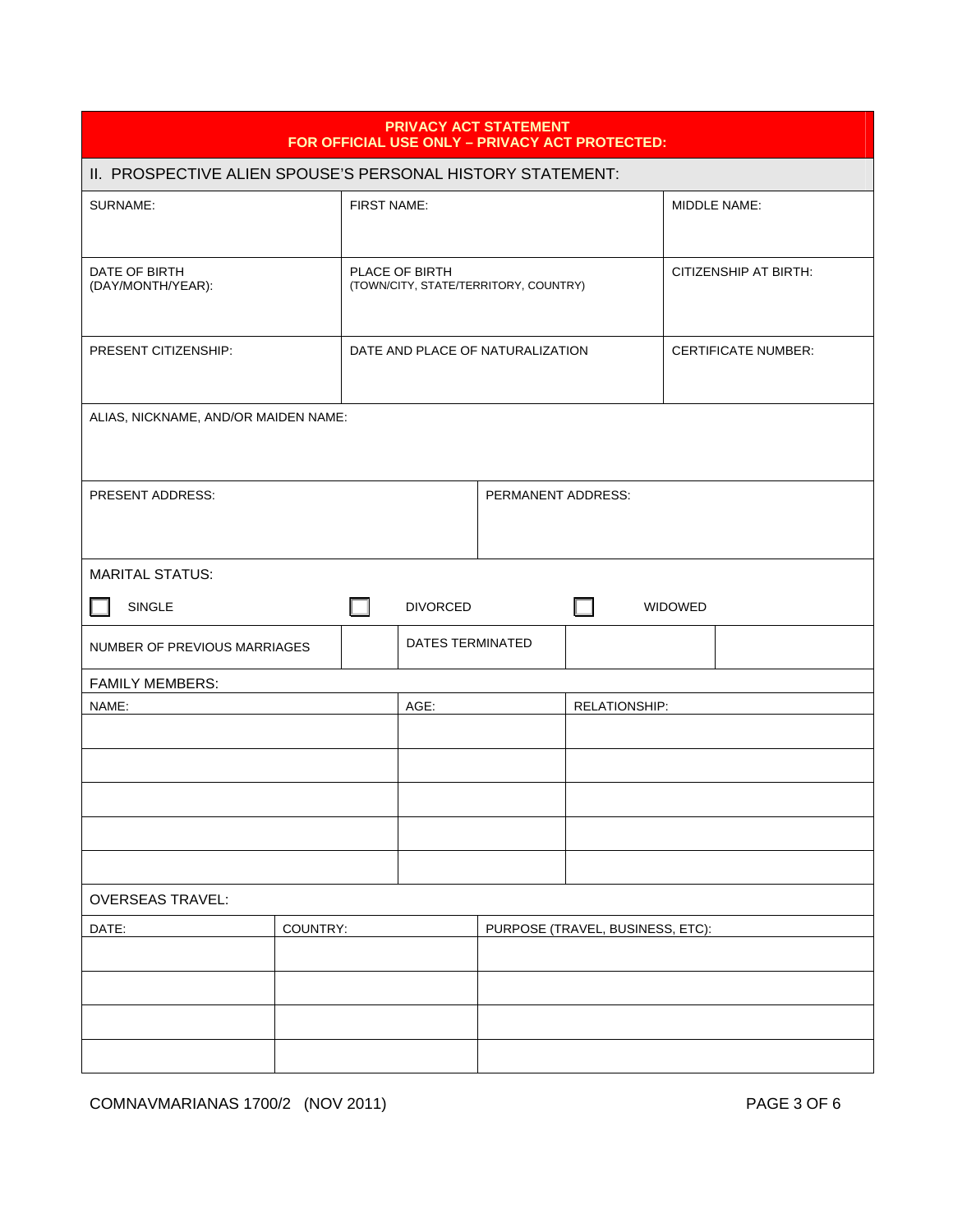|                                                                                                                                                                                                                                                                                                                                                                                                                                                                                                                                                                                                                                                                         |           | <b>PRIVACY ACT STATEMENT</b> | FOR OFFICIAL USE ONLY - PRIVACY ACT PROTECTED: |             |  |  |
|-------------------------------------------------------------------------------------------------------------------------------------------------------------------------------------------------------------------------------------------------------------------------------------------------------------------------------------------------------------------------------------------------------------------------------------------------------------------------------------------------------------------------------------------------------------------------------------------------------------------------------------------------------------------------|-----------|------------------------------|------------------------------------------------|-------------|--|--|
| <b>EMPLOYERS OVER THE LAST 10 YEARS:</b>                                                                                                                                                                                                                                                                                                                                                                                                                                                                                                                                                                                                                                |           |                              |                                                |             |  |  |
| DATE:                                                                                                                                                                                                                                                                                                                                                                                                                                                                                                                                                                                                                                                                   | EMPLOYER: |                              | ADDRESS:                                       |             |  |  |
|                                                                                                                                                                                                                                                                                                                                                                                                                                                                                                                                                                                                                                                                         |           |                              |                                                |             |  |  |
|                                                                                                                                                                                                                                                                                                                                                                                                                                                                                                                                                                                                                                                                         |           |                              |                                                |             |  |  |
|                                                                                                                                                                                                                                                                                                                                                                                                                                                                                                                                                                                                                                                                         |           |                              |                                                |             |  |  |
|                                                                                                                                                                                                                                                                                                                                                                                                                                                                                                                                                                                                                                                                         |           |                              |                                                |             |  |  |
| <b>EDUCATION:</b>                                                                                                                                                                                                                                                                                                                                                                                                                                                                                                                                                                                                                                                       |           |                              |                                                |             |  |  |
| DATE:                                                                                                                                                                                                                                                                                                                                                                                                                                                                                                                                                                                                                                                                   | LOCATION: |                              | SCHOOL:                                        |             |  |  |
|                                                                                                                                                                                                                                                                                                                                                                                                                                                                                                                                                                                                                                                                         |           |                              |                                                |             |  |  |
|                                                                                                                                                                                                                                                                                                                                                                                                                                                                                                                                                                                                                                                                         |           |                              |                                                |             |  |  |
|                                                                                                                                                                                                                                                                                                                                                                                                                                                                                                                                                                                                                                                                         |           |                              |                                                |             |  |  |
|                                                                                                                                                                                                                                                                                                                                                                                                                                                                                                                                                                                                                                                                         |           |                              |                                                |             |  |  |
| PROSPECTIVE ALIEN SPOUSE'S CERTIFICATION                                                                                                                                                                                                                                                                                                                                                                                                                                                                                                                                                                                                                                |           |                              |                                                |             |  |  |
| I declare that the information supplied in this form is true and correct to the best of my knowledge and<br>belief.                                                                                                                                                                                                                                                                                                                                                                                                                                                                                                                                                     |           |                              |                                                |             |  |  |
| PRINTED NAME                                                                                                                                                                                                                                                                                                                                                                                                                                                                                                                                                                                                                                                            |           | <b>SIGNATURE</b>             |                                                | DATE        |  |  |
| III. APPLICANT AND PROSPECTIVE ALIEN SPOUSE'S ACKNOWLEDGEMENT                                                                                                                                                                                                                                                                                                                                                                                                                                                                                                                                                                                                           |           |                              |                                                |             |  |  |
| Statement Acknowledging Possible Ineligibility for Non-Quota Immigration Status                                                                                                                                                                                                                                                                                                                                                                                                                                                                                                                                                                                         |           |                              |                                                |             |  |  |
| As set forth in MILPERSMAN 5352-030 / Marine Corps Order 1752.1C, we acknowledge by our<br>signatures below that we are aware my prospective alien spouse may not be eligible for an immediate<br>relative immigration visa to the United States in accordance with the Immigration and Naturalization<br>Act of 1952 (Public Law 414, $82nd$ Congress) as amended. Even in those cases in which a Visa is<br>granted, there is no guarantee that an alien spouse will be admitted into the United States at the port of<br>entry; final jurisdiction regarding entry of aliens is within the cognizance of the U.S. Commissioner of<br>Immigration and Naturalization. |           |                              |                                                |             |  |  |
| Fully acknowledging this fact, we nevertheless hereby declare that we desire our contemplated<br>marriage be authorized.                                                                                                                                                                                                                                                                                                                                                                                                                                                                                                                                                |           |                              |                                                |             |  |  |
| APPLICANT'S PRINTED NAME                                                                                                                                                                                                                                                                                                                                                                                                                                                                                                                                                                                                                                                |           | SIGNATURE                    |                                                | <b>DATE</b> |  |  |
| PROSPECTIVE SPOUSE'S PRINTED NAME                                                                                                                                                                                                                                                                                                                                                                                                                                                                                                                                                                                                                                       |           | <b>SIGNATURE</b>             | <b>DATE</b>                                    |             |  |  |

COMNAVMARIANAS 1700/2 (NOV 2011) PAGE 4 OF 6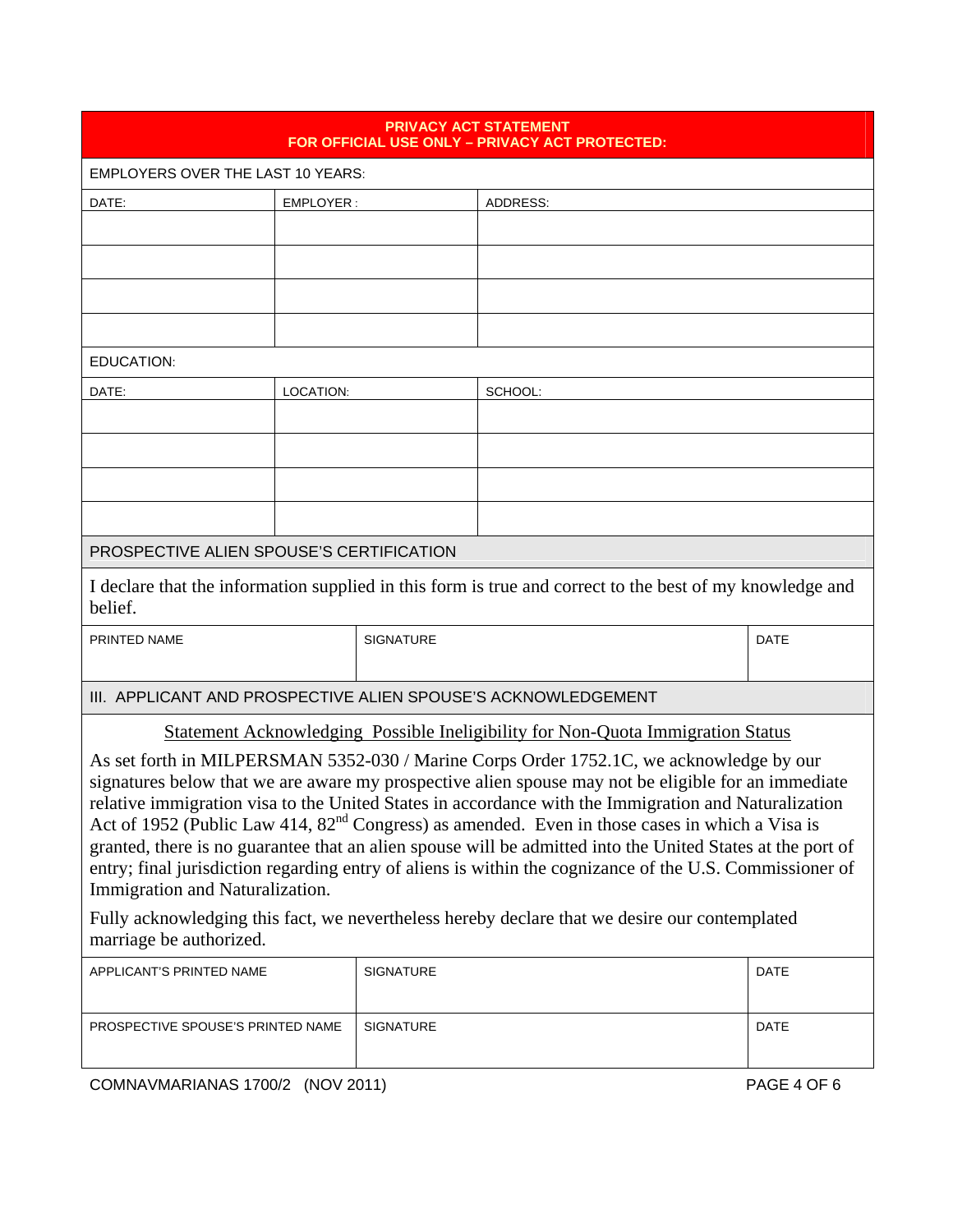| <b>PRIVACY ACT STATEMENT</b><br>FOR OFFICIAL USE ONLY - PRIVACY ACT PROTECTED:                                                                                                               |                            |             |  |  |  |  |  |
|----------------------------------------------------------------------------------------------------------------------------------------------------------------------------------------------|----------------------------|-------------|--|--|--|--|--|
| IV. PARENTAL AUTHORIZATION FOR MARRIAGE OF MINORS                                                                                                                                            |                            |             |  |  |  |  |  |
| NOT APPLICABLE<br>APPLICANT IS A MINOR; AS PER MY SIGNATURE BELOW, PERMISSION IS<br><b>GRANTED FOR THE MARRIAGE.</b>                                                                         |                            |             |  |  |  |  |  |
| NOT APPLICABLE<br>PROSPECTIVE ALIEN SPOUSE IS A MINOR; AS PER MY SIGNATURE BELOW,<br>PERMISSION IS GRANTED FOR THE MARRIAGE.                                                                 |                            |             |  |  |  |  |  |
| PRINTED NAME OF APPLICANT'S PARENT                                                                                                                                                           | <b>SIGNATURE</b>           | <b>DATE</b> |  |  |  |  |  |
| PRINTED NAME OF PROSPECTIVE SPOUSE'S PARENT                                                                                                                                                  | <b>SIGNATURE</b>           | <b>DATE</b> |  |  |  |  |  |
| V. CERTIFICATION OF APPLICANT'S MEDICAL EXAMINATION                                                                                                                                          |                            |             |  |  |  |  |  |
| <b>MEMBER WAS EXAMINED THIS DATE FOR:</b>                                                                                                                                                    |                            |             |  |  |  |  |  |
| l 1<br><b>MENTAL ILLNESS</b>                                                                                                                                                                 | <b>ACTIVE TUBERCULOSIS</b> |             |  |  |  |  |  |
| <b>INFECTIOUS VENEREAL DISEASE</b><br><b>MAJOR COMMUNICABLE DISEASE</b>                                                                                                                      |                            |             |  |  |  |  |  |
| <b>RESULTS:</b>                                                                                                                                                                              |                            |             |  |  |  |  |  |
| $\Box$<br>APPLICANT IS FREE FROM ILLNESS AND IS ELIGIBLE TO MARRY                                                                                                                            |                            |             |  |  |  |  |  |
| $\Box$<br>APPLICANT IS SUFFERING FROM THE ILLNESS/DISEASE LISTED BELOW AND IS NOT QUALIFIED FOR<br>MARRIAGE AT PRESENT. ANOTHER PHYSICAL EXAMINATION MAY BE REQUESTED AS INDICATED<br>BELOW: |                            |             |  |  |  |  |  |
|                                                                                                                                                                                              |                            |             |  |  |  |  |  |
|                                                                                                                                                                                              |                            |             |  |  |  |  |  |
| MEDICAL OFFICER'S PRINTED NAME, GRADE, COMMAND                                                                                                                                               | <b>SIGNATURE</b>           | <b>DATE</b> |  |  |  |  |  |
| VI. CERTIFICATION OF CHAPLAIN'S COUNSELING                                                                                                                                                   |                            |             |  |  |  |  |  |
| Applicant was adequately counseled regarding the problems and responsibilities of marriage. Amplifying comments are<br>provided, as applicable:                                              |                            |             |  |  |  |  |  |
| CHAPLAIN'S PRINTED NAME, RANK, SERVICE, COMMAND                                                                                                                                              | <b>SIGNATURE</b>           | <b>DATE</b> |  |  |  |  |  |